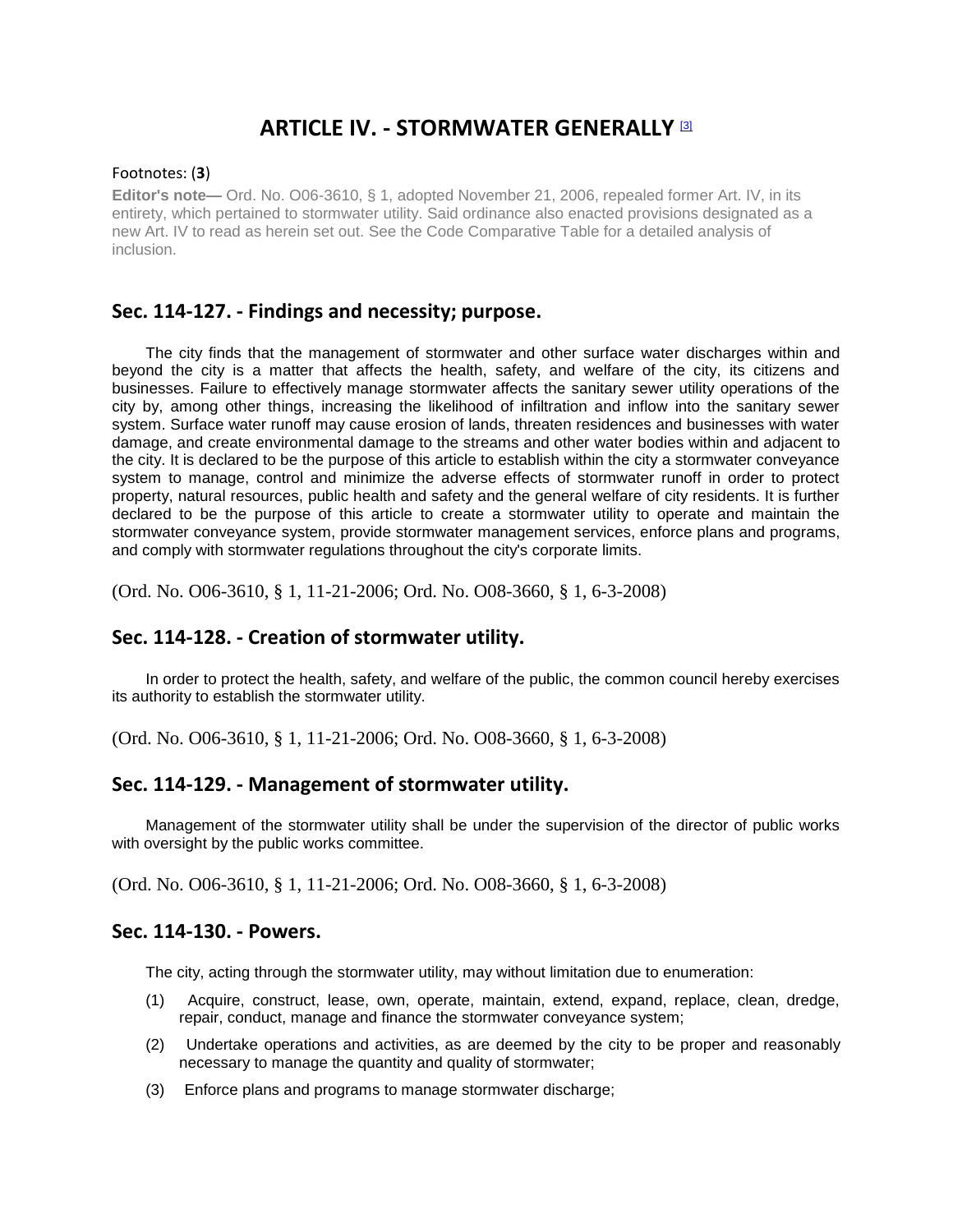- (4) Take the steps necessary to comply with stormwater regulations; and
- (5) Establish a fee, billing, and collection structure to properly and reasonably allocate the costs of the stormwater utility to customers.

(Ord. No. O06-3610, § 1, 11-21-2006; Ord. No. O08-3660, § 1, 6-3-2008)

#### **Sec. 114-131. - Authority.**

In promulgating the provisions contained in this chapter, the city is acting pursuant to authority granted by Wis. Stats. chs. 62, 66 and 283.

(Ord. No. O06-3610, § 1, 11-21-2006; Ord. No. O08-3660, § 1, 6-3-2008)

## **Sec. 114-132. - State regulations adopted.**

Except as otherwise specifically provided in this chapter, the provisions of Wis. Admin. Code chs. NR 151, NR 152 and NR 216, describing and defining regulations on stormwater runoff, are hereby adopted and by reference made a part of this chapter as if fully set forth herein, to the extent these codes apply to stormwater management within the boundaries of the city. Any act required to be performed or prohibited by any regulation incorporated herein by reference is required or prohibited by this chapter as if fully set forth herein. Any future amendments, revisions or modifications to any regulations incorporated herein or referred to herein are intended to be made part of this chapter.

(Ord. No. O06-3610, § 1, 11-21-2006; Ord. No. O08-3660, § 1, 6-3-2008)

#### **Sec. 114-133. - Applicability.**

This article applies to all parcels within the incorporated boundaries of the city.

(Ord. No. O06-3610, § 1, 11-21-2006; Ord. No. O08-3660, § 1, 6-3-2008)

#### **Sec. 114-134. - Definitions.**

For the purpose of this article, the definitions in this section shall apply. Words used in the singular shall include the plural; words used in the present tense shall include the future tense; the word "shall" is mandatory and not discretionary; the word "may" is permissive. Unless otherwise specified, definitions shall be those found in Wisconsin Department of Natural Resources Administrative Code (NR code) governing sanitary sewers and wastewater treatment or City Stormwater Utility program documents. Otherwise, words shall be construed to have the meaning given by common and ordinary use as defined in the latest edition of Merriam-Webster's Unabridged Dictionary.

*City* means the City of Superior.

*Director* means the director of public works, or designee.

*Stormwater conveyance system* means without limitation due to enumeration, all surface and underground stormwater drainage, holding and treatment facilities, storm sewers, watercourses, ponds, ditches, culverts, and all roadways (including connected or associated right of ways, roads, curbs, gutters, sidewalks, and driveway aprons), drainage ways, and greenways, owned or operated by the city; to, among other things, control discharges necessitated by rainfall events; incorporate methods to collect, convey, store, absorb, inhibit, treat, use or reuse water; prevent or reduce flooding and, environmental degradation and water pollution; or otherwise manage the quality and quantity of discharge from such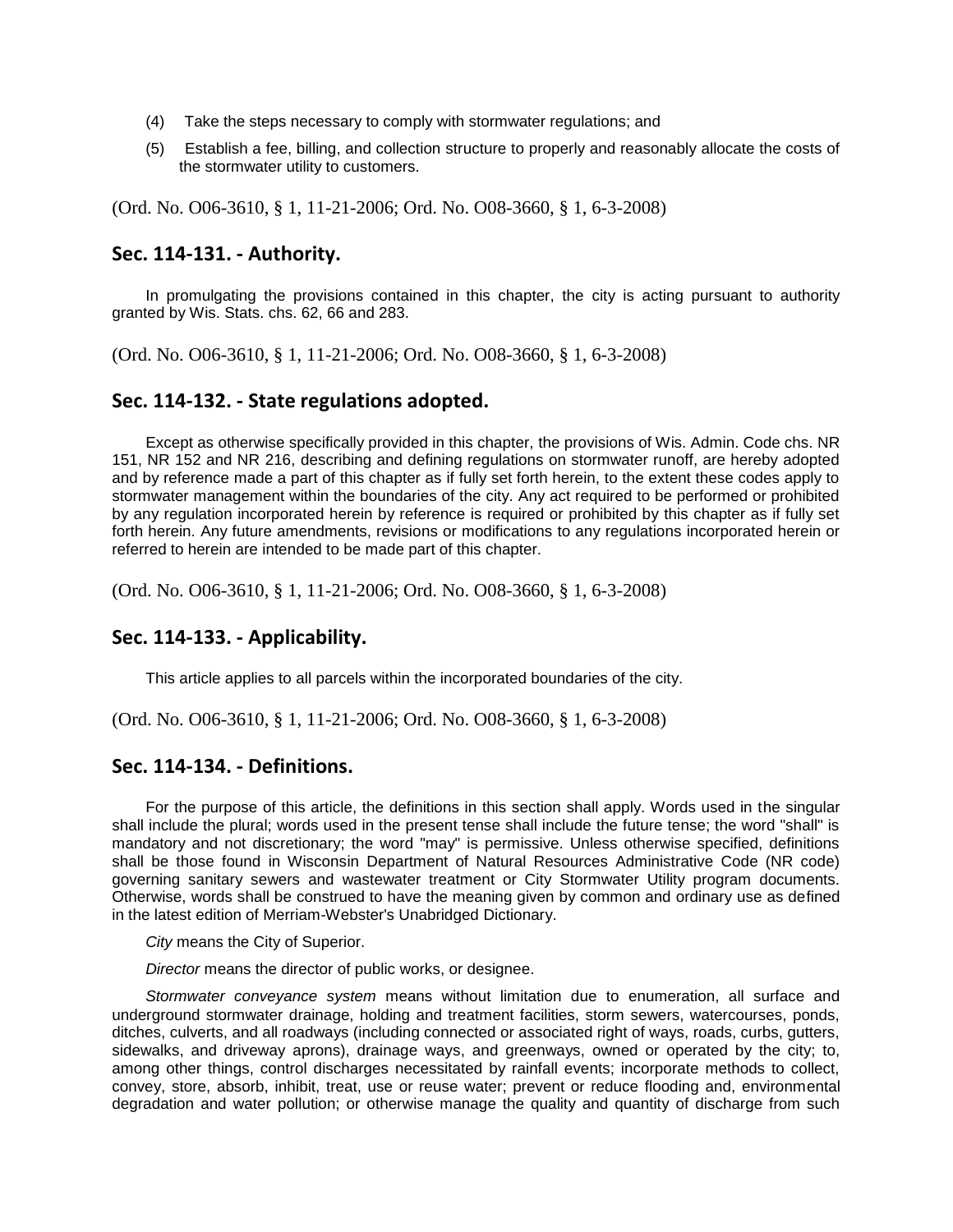stormwater conveyance system. Unless otherwise specified by an easement or other similar binding agreement, the stormwater conveyance system does not include drainage systems across privately owned properties.

*Stormwater utility* means the enterprise established under this chapter for the purpose of managing stormwater and imposing charges for the recovery of costs connected with such stormwater management services.

(Ord. No. O06-3610, § 1, 11-21-2006; Ord. No. O07-3632, § 1, 9-18-2007; Ord. No. O08-3660, § 1, 6-3-2008)

#### **Secs. 114-135—114-141. - Reserved.**

# **ARTICLE V. - STORMWATER UTILITY FEES**

## **DIVISION 1. - GENERALLY**

#### **Sec. 114-142. - Purpose.**

It is declared to be the purpose of this article to provide the general means and methods for the assessment and collection of stormwater utility fees.

(Ord. No. O06-3610, § 2, 11-21-2006; Ord. No. O08-3660, § 1, 6-3-2008; Ord. No. O12-3818, § 1, 11-7-2012)

#### **Sec. 114-143. - Definitions.**

For the purpose of this article, the following definitions shall apply:

*Customer* means the owner of a developed parcel.

*Developed parcel* means any parcel where the property has been altered to add impervious area.

*Equivalent runoff unit (ERU)* means the impervious area of a developed parcel relative to the statistical average of impervious area of a single-family unit within the city. One ERU shall equal 2,933 square feet of impervious area.

*Impervious area* means a surface as measured on a horizontal plane which has been compacted or covered with a layer of material so that it is highly resistant to infiltration by rainwater. It includes, but is not limited to, all areas covered by structures, roofs, patios, decks, porches, driveways, loading docks, parking lots, sidewalks, and compacted clay and gravel which are used as driveways or parking lots. Impervious area is deemed to generate excess runoff in direct proportion to the amount of impervious area on the parcel as compared to property in its undeveloped state.

*Non-single-family unit* means any developed parcel that is not a single-family unit.

*Non-single-family unit customer* means a customer who owns or operates a non-single-family unit parcel.

*Parcel* means the legal unit of land division as recorded by the Douglas County Register of Deeds. Multiple contiguous parcels with the same owner(s) shall be considered to be one parcel for the purposes of calculating stormwater utility fees. Rights-of-way and streams that run through a parcel shall be excluded from the determination of "contiguous parcels."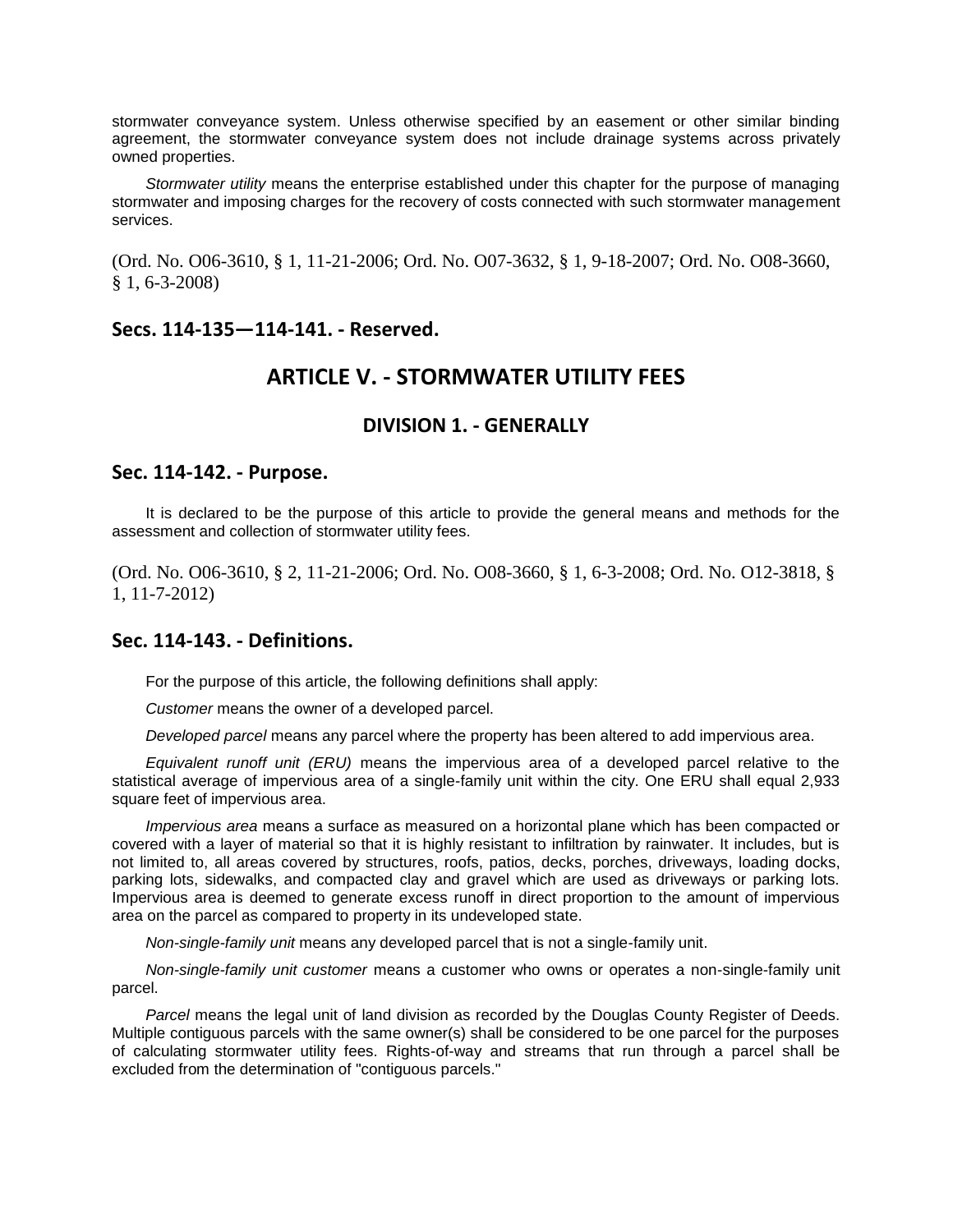*Single-family unit* means any developed parcel which contains a building for occupancy by a singlefamily, or as otherwise identified by the city or county.

*Undeveloped* or *undeveloped parcel* means a parcel with no impervious area. Undeveloped parcels are not deemed to generate excess runoff.

*Stormwater fee* shall mean the fee charged to customers to recover the cost of constructing, operating and maintaining the stormwater conveyance system, providing stormwater management services, maintaining regulatory compliance and the administrative and billing costs of managing the stormwater utility.

(Ord. No. O06-3610, § 2, 11-21-2006; Ord. No. O07-3632, § 1, 9-18-2007; Ord. No. O08-3660, § 1, 6-3-2008; Ord. No. O12-3818, § 1, 11-7-2012)

#### **Sec. 114-144. - Establishment of stormwater utility fees.**

The city, acting through the stormwater utility, shall establish a fee structure to properly and reasonably allocate the cost of constructing stormwater management infrastructure, operating and maintaining the stormwater conveyance system, providing stormwater management services, and maintaining regulatory compliance. The stormwater fee shall apply to all developed parcels.

(Ord. No. O06-3610, § 2, 11-21-2006; Ord. No. O08-3660, § 1, 6-3-2008; Ord. No. O12-3818, § 1, 11-7-2012)

#### **Sec. 114-145. - Annual budget; enterprise fund.**

The stormwater utility shall prepare an annual budget which shall separately account for the revenue and expenses of the stormwater utility. Stormwater utility expenses shall include all operation and maintenance costs, costs of borrowing, planning costs and other costs related to the operation of the stormwater utility. The budget is subject to approval by the common council. Stormwater utility fees collected shall be deposited in the stormwater utility enterprise fund and shall be used for no other purpose. Any excess of revenues over expenditures in a year shall be retained in the enterprise fund and used for stormwater utility expenses in subsequent years.

(Ord. No. O06-3610, § 2, 11-21-2006; Ord. No. O08-3660, § 1, 6-3-2008; Ord. No. O12-3818, § 1, 11-7-2012)

## **DIVISION 2. - CALCULATION OF STORMWATER UTILITY FEES**

#### **Sec. 114-146. - Customer classification.**

For the purpose of calculating and imposing stormwater utility fees all developed parcels within the city shall be classified into one of the following customer classes:

- (1) Single-family unit;
- (2) Non-single-family unit.

(Ord. No. O06-3610, § 2, 11-21-2006; Ord. No. O08-3660, § 1, 6-3-2008; Ord. No. O12-3818, § 1, 11-7-2012)

#### **Sec. 114-147. - Reserved.**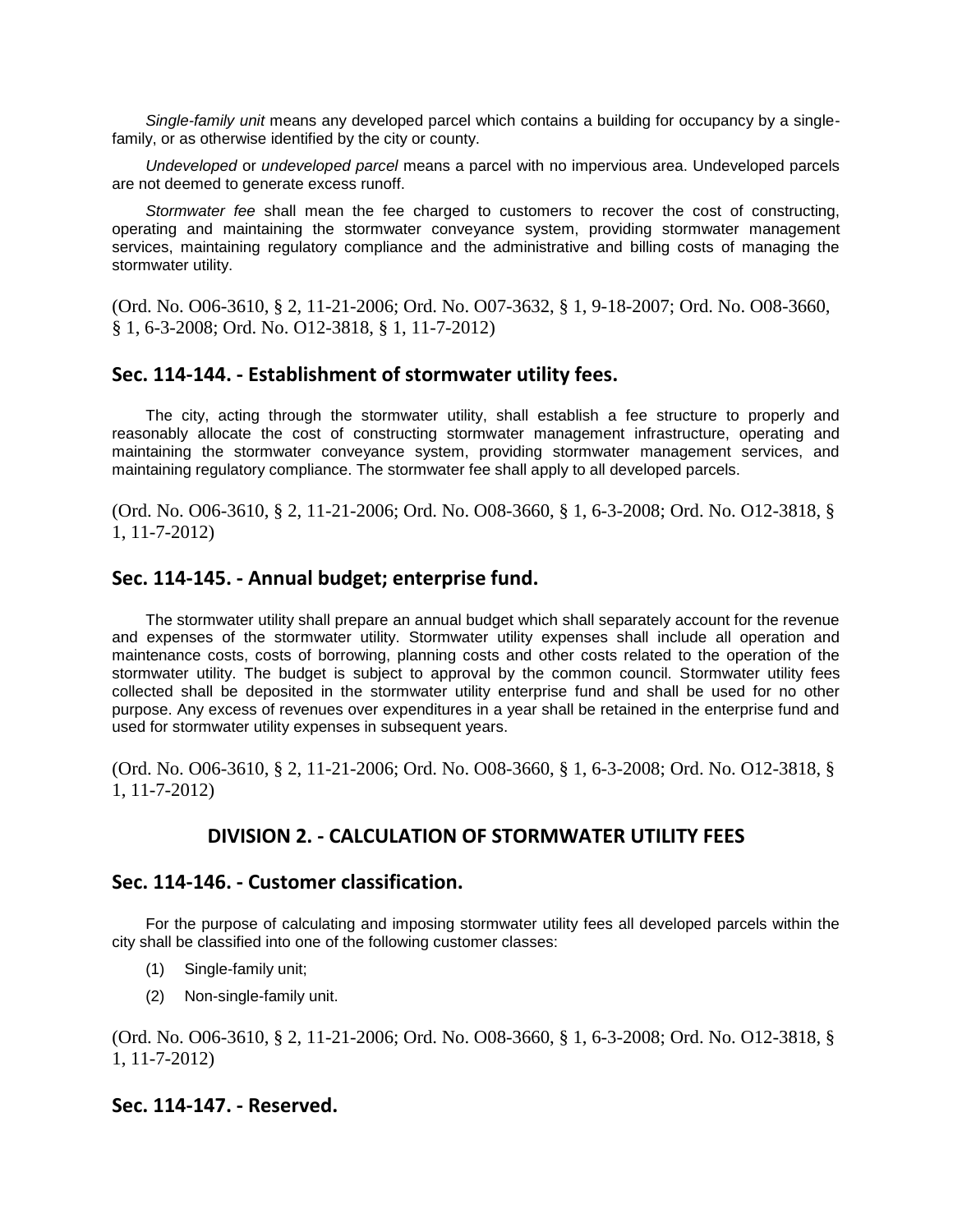**Editor's note—** Ord. No. O12-3818, § 1, adopted Nov. 7, 2012, repealed § 114-147, which pertained to stormwater fixed fee and derived from Ord. No. O06-3610, § 2, 11-21-2006; Ord. No. O08-3660, § 1, 6-3-2008.

# **Sec. 114-148. - Stormwater fee.**

- (a) Each customer shall be charged a stormwater fee. The fee shall recover the cost of constructing, operating and maintaining the stormwater conveyance system, providing stormwater management services, maintaining regulatory compliance and administrative and billing costs of the stormwater utility.
- (b) The stormwater fee shall be calculated on an ERU basis. The stormwater fee will equal the rate per ERU multiplied by the number of ERUs established for a developed parcel.
- (c) Each single-family unit shall equal one ERU.
- (d) Each non-single-family unit customer will be charged multiples of the ERU based upon the impervious area of the developed parcel. The ERU established for a non-single-family unit customer shall be equal to one ERU multiplied by the numerical factor obtained by dividing the total impervious area on a non-single-family unit parcel by the square footage of one ERU. The factor shall be rounded to the nearest one-tenth.
- (e) No developed parcel shall be less than one ERU.
- (f) The rate per ERU shall be established by resolution duly adopted by the common council. Until changed by common council resolution, the stormwater fee shall be \$5.90 per month per ERU effective July 1, 2012, with a billing date in January 2013.
- (g) The effective date for implementing and charging the stormwater fee shall be established by resolution duly adopted by the common council.
- (h) The stormwater fee shall be subject to the billing and collection provisions of this chapter.

(Ord. No. O06-3610, § 2, 11-21-2006; Ord. No. O08-3660, § 1, 6-3-2008; Ord. No. O12-3818, § 1, 11-7-2012)

# **Sec. 114-149. - Measurement of impervious area and adjustments.**

- (a) The stormwater utility shall establish the impervious area of a non-single-family unit parcel based on the best available information, including but not limited to, data supplied by the city assessor, aerial photography, site or building plans submitted by the property owner, or actual on-site inspections. The amount of impervious area on a non-single-family unit parcel shall be updated based on any additions to the impervious area of a parcel as approved through the building permit process and from on-site inspections.
- (b) A non-single-family unit customer may request that the stormwater utility review and adjust the calculation of the impervious area on the customer's parcel. Requests shall be submitted on forms obtained from the stormwater utility. The stormwater utility may require the customer provide the stormwater utility with supporting documentation, such as site and building surveys, which accurately describe the impervious area on a parcel.
- (c) Stormwater utility staff shall review the adjustment request and prepare a written determination for the customer regarding the adjustment request. The determination shall be final unless it is appealed to the director in accordance with the appeal provisions set forth in division 4 of this article.
- (d) A stormwater utility review does not absolve the customer of interest charge[s] for delinquent payments.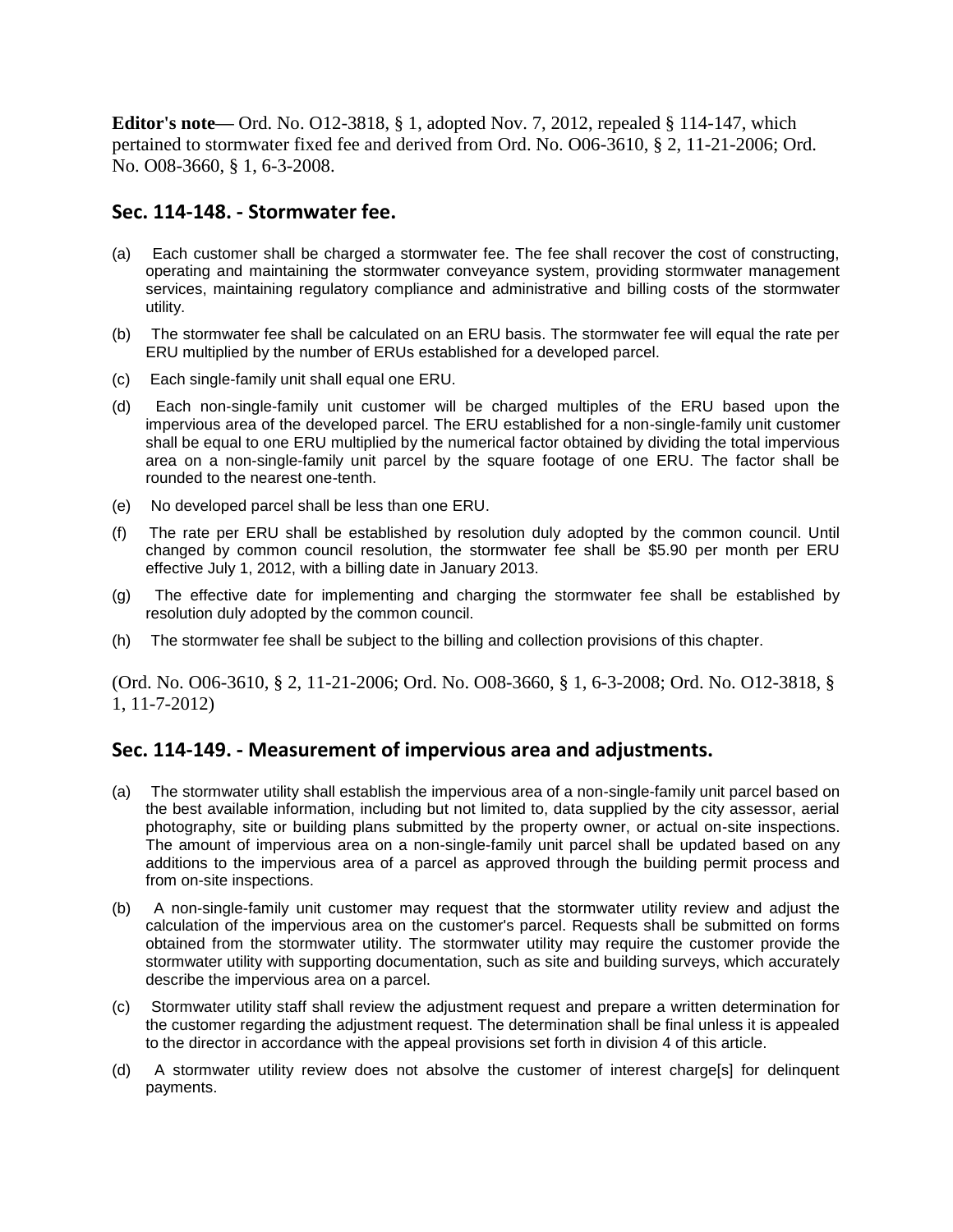(Ord. No. O06-3610, § 2, 11-21-2006; Ord. No. O08-3660, § 1, 6-3-2008; Ord. No. O12-3818, § 1, 11-7-2012)

## **Sec. 114-150. - Credits.**

- (a) A non-single-family customer who demonstrates their stormwater discharge is not discharged to the stormwater conveyance system, or who demonstrates that they have significantly reduced the impact of their stormwater discharge on the stormwater conveyance system, may apply for a credit to their stormwater utility fee.
- (b) The stormwater utility shall develop and maintain a credit policy. This policy shall state the provisions under which a credit may be applied. The finance committee shall approve, and the stormwater utility shall keep on file, a set of written criteria for issuing credits under the credit policy.
- (c) A non-single-family unit customer may request a credit from the stormwater utility. Credit requests shall be submitted on forms obtained from the stormwater utility. The stormwater utility may require the customer provide the stormwater utility with supporting documentation, such as surveys and engineering reports, as may be necessary to document the justification for the credit request.
- (d) Stormwater utility staff shall review the credit request and prepare a written determination for the customer regarding the credit request. The determination shall be final unless it is appealed to the director in accordance with the appeal provisions set forth in division 4 of this article.
- (e) A request for a credit does not absolve the customer of interest charges for delinquent payments.

(Ord. No. O06-3610, § 2, 11-21-2006; Ord. No. O08-3660, § 1, 6-3-2008; Ord. No. O12-3818, § 1, 11-7-2012)

## **Sec. 114-151. - Reserved.**

## **DIVISION 3. - BILLING AND COLLECTION**

#### **Sec. 114-152. - Stormwater utility bills.**

- (a) Bills for stormwater fees shall be mailed to customers. If a developed parcel is leased to another, the owner of the developed parcel shall receive the bill for the stormwater fees and shall be liable for payment of the stormwater utility fees.
- (b) The stormwater utility fee will be billed by the City of Superior on a semi-annual basis in January and July. Invoices shall be mailed to the address designated by the owner of the developed property. The January invoice will cover July 1 through December 31 of the prior year with payment in full due by February 28. The July invoice will cover the prior January 1 through June 30 with payment in full due by August 31.

(Ord. No. O06-3610, § 2, 11-21-2006; Ord. No. O08-3660, § 1, 6-3-2008; Ord. No. O12-3818, § 1, 11-7-2012)

## **Sec. 114-153. - Delinquent payments.**

- (a) An interest charge of one and one-half percent per month calculated monthly will be added to bills not paid within 28 days after issuance or by the due date, whichever is later.
- (b) On October 15 of each year, the city treasurer shall cause a notice to be mailed or delivered to the owner or occupant of any premise as to which the stormwater utility fees plus penalties and interest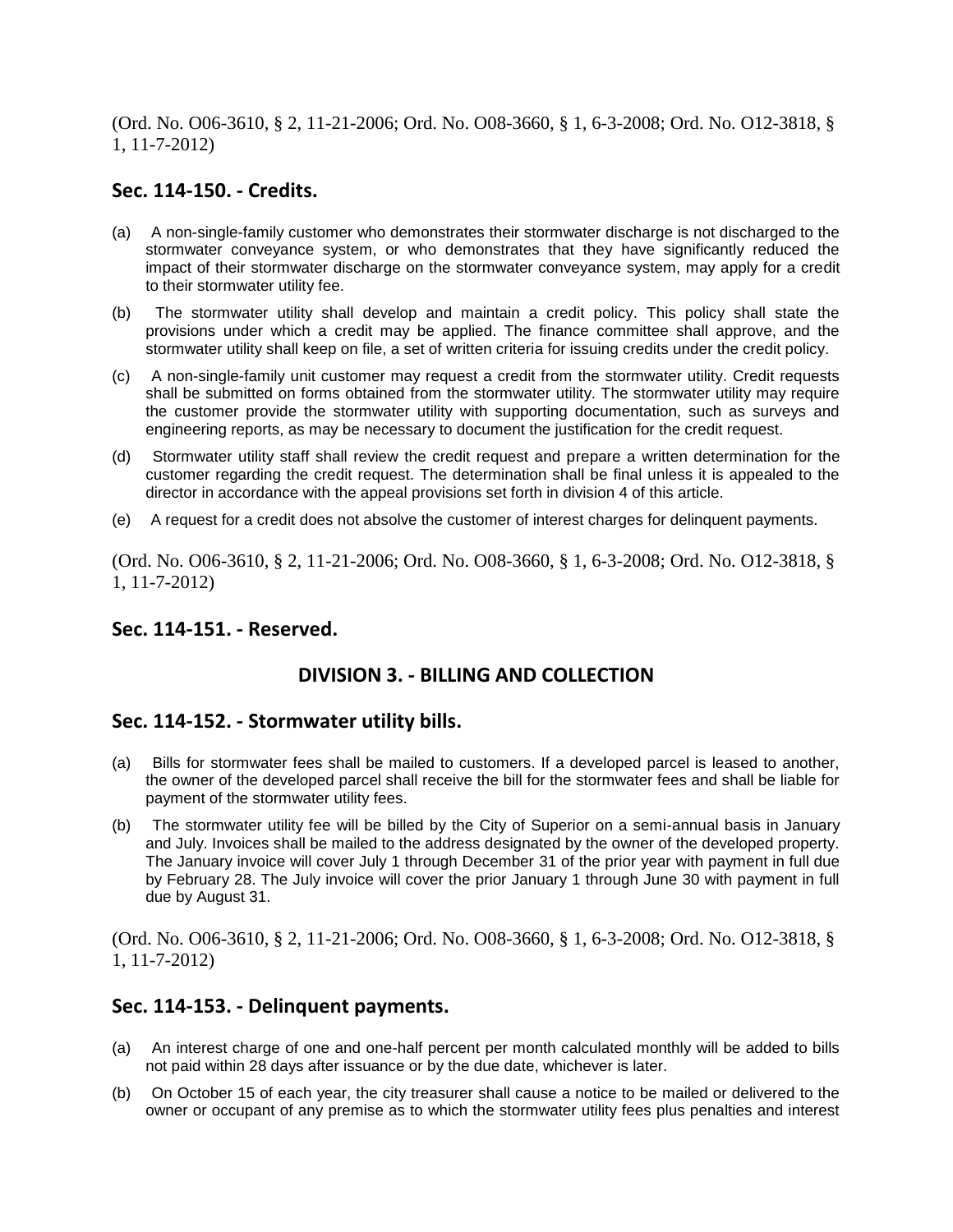are in arrears. All balances in arrears on November 1 of each year shall become a lien on the real estate and shall be inserted in the tax rolls for collection in accordance with the procedure set forth in Wis. Stats. § 66.0809(3) as amended.

(Ord. No. O06-3610, § 2, 11-21-2006; Ord. No. O08-3660, § 1, 6-3-2008; Ord. No. O12-3818, § 1, 11-7-2012)

# **DIVISION 4. - APPEALS**

# **Sec. 114-154. - Appeals to the public works director.**

- (a) Any non-single-family unit customer who objects to the stormwater utility staff's determination on a credit request or an adjustment request may appeal to the public works director by filing a written notice of appeal with the city clerk within 30 days of receipt of the stormwater utility staff's final determination. The notice of appeal shall identify the basis for the appeal and the amount of billing charges that are in dispute. The notice of appeal shall be on a form obtained from the stormwater utility.
- (b) Failure to timely file a notice of appeal shall constitute a forfeiture of the customer's right to appeal the stormwater utility staff's final determination or otherwise seek a credit or an adjustment for the billing period in which the bill is in dispute.
- (c) Non-single-family unit customers shall pay 50 percent of the stormwater utility bill in dispute at the time of filing a notice of appeal. Failure to pay 50 percent of the amount in dispute shall constitute a forfeiture of the customer's right to appeal the stormwater utility staff's final determination or otherwise seek a credit or an adjustment for the billing period for which the bill is in dispute.
- (d) An appeal shall only apply to prospective stormwater utility fees and stormwater utility fees billed in the preceding billing period.
- (e) An appeal does not absolve the appellant of interest charges for delinquent payments.
- (f) The director shall consider appeals twice per year. The director shall review the appeal and prepare a written decision on the appeal. If the director's written decision denies the appeal, the director's decision shall be final unless it is appealed to the finance committee in accordance with the appeals provisions of this chapter.
- (g) If the director's written decision grants the appeal, the director's written decision shall be reviewed and approved by the finance committee and common council before becoming final. The director shall forward to the finance committee any written decision granting an appeal along with all supporting documentation. The director's written decision shall be placed on the finance committee meeting agenda. The finance committee meeting shall be open to the public, and the secretary of the finance committee shall provide the appellant with notice of the meeting at least ten days prior to the meeting. Within 30 days after its meeting, the finance committee shall recommend that the director's decision be denied, approved, or amended. The finance committee's recommendation shall be placed on the common council agenda for final action. The decision of the common council on the appeal shall be final.

(Ord. No. O06-3610, § 2, 11-21-2006; Ord. No. O08-3660, § 1, 6-3-2008; Ord. No. O08-3671, § 1, 9-16-2008; Ord. No. O12-3818, § 1, 11-7-2012)

## **Sec. 114-155. - Appeals to the finance committee and common council.**

(a) Any non-single-family unit customer who objects to the director's decision denying an appeal, may further appeal to the finance committee and common council by filing a written notice of appeal with